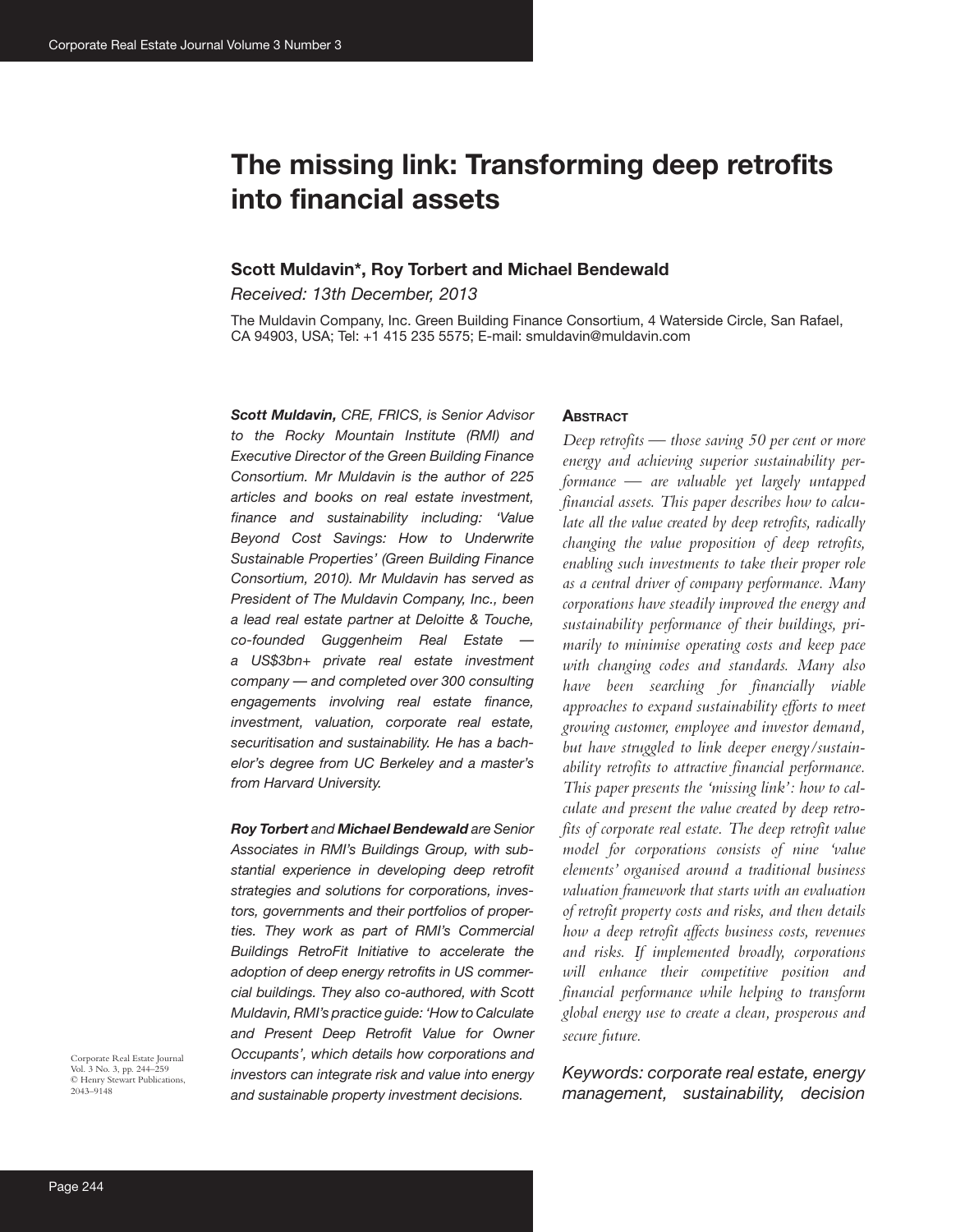*making, capital budgeting, facilities management*

## **INTRODUCTION**

High levels of energy efficiency and sustainability are technically and economically possible as documented by the Rocky Mountain Institute (RMI) in *Reinventing Fire*; 1 however, unless corporate retrofit decision making moves beyond its current paradigm of evaluating retrofit investments based on simple payback from the energy cost-savings to recognising the true value created by deep retrofits, investment will remain limited, corporate profitability will suffer, and society's ability to realise a critical energy transformation will be damaged. Many also have been searching for financially viable approaches to expand sustainability efforts to meet growing customer, employee and investor demand, but have struggled to link deeper retrofits to attractive financial performance. Two-thirds of CEOs do not believe business is doing enough to address global sustainability challenges.<sup>2</sup> This paper presents the 'missing link': how to calculate and present the value created by deep retrofits of corporate properties. When used as part of a retrofit capital request, this approach changes the value proposition of deep retrofits enabling them to take their proper role as a central driver of company performance.

# **WHAT IS DEEP RETROFIT VALUE AND WHY DOES IT MATTER?**

Deep retrofits can be defined as projects that achieve superior energy cost-savings compared to those of a conventional simple retrofit — sometimes more than a 50 per cent reduction — while also achieving superior levels of sustainability. Deep retrofits take a whole-systems approach to the building, seeking to minimise overall energy consumption and maximise value. Perhaps the most famous commercial building deep retrofit was of the

Empire State Building, which reduced energy costs and carbon emissions by about 40 per cent and played a key role in the owner's plan to reposition the building as a class A office space. Since the retrofit, the building has attracted tenants such as Skanska USA and Li & Fung who desire a healthy and productive workplace that also satisfies company sustainability commitments.3 Deep retrofit value can be broadly defined as the net present value (NPV) of all of the costs and benefits of a deep energy and sustainability investment. This distinction is important because, while deep retrofits generate substantial energy cost-savings, they also create substantial *value beyond energy cost-savings* typically ignored in most retrofit decisions. This term became part of the industry sustainability vocabulary with the publication of *Value Beyond Cost Savings*. 4 For corporations, deep retrofit value is derived from benefits including:

- improved employee health, productivity and satisfaction;
- superior sustainability leadership and reputation;
- access to tax, finance and entitlement subsidies;
- improved risk management; and
- reductions in many non-energy operating costs.

A growing body of evidence suggests that these values beyond energy cost-savings are real, although how they are calculated and presented changes at the property level depending on whether the corporation owns or leases the building. The focus of this paper is on corporate owner-occupants.

Integrating deep retrofit value into property retrofit decisions matters because most retrofit investments today are based on meeting an approximate 3.5-year simple payback requirement based on energy cost-savings alone (based on a global survey of investors and occupants; trends were consistent globally and across small and large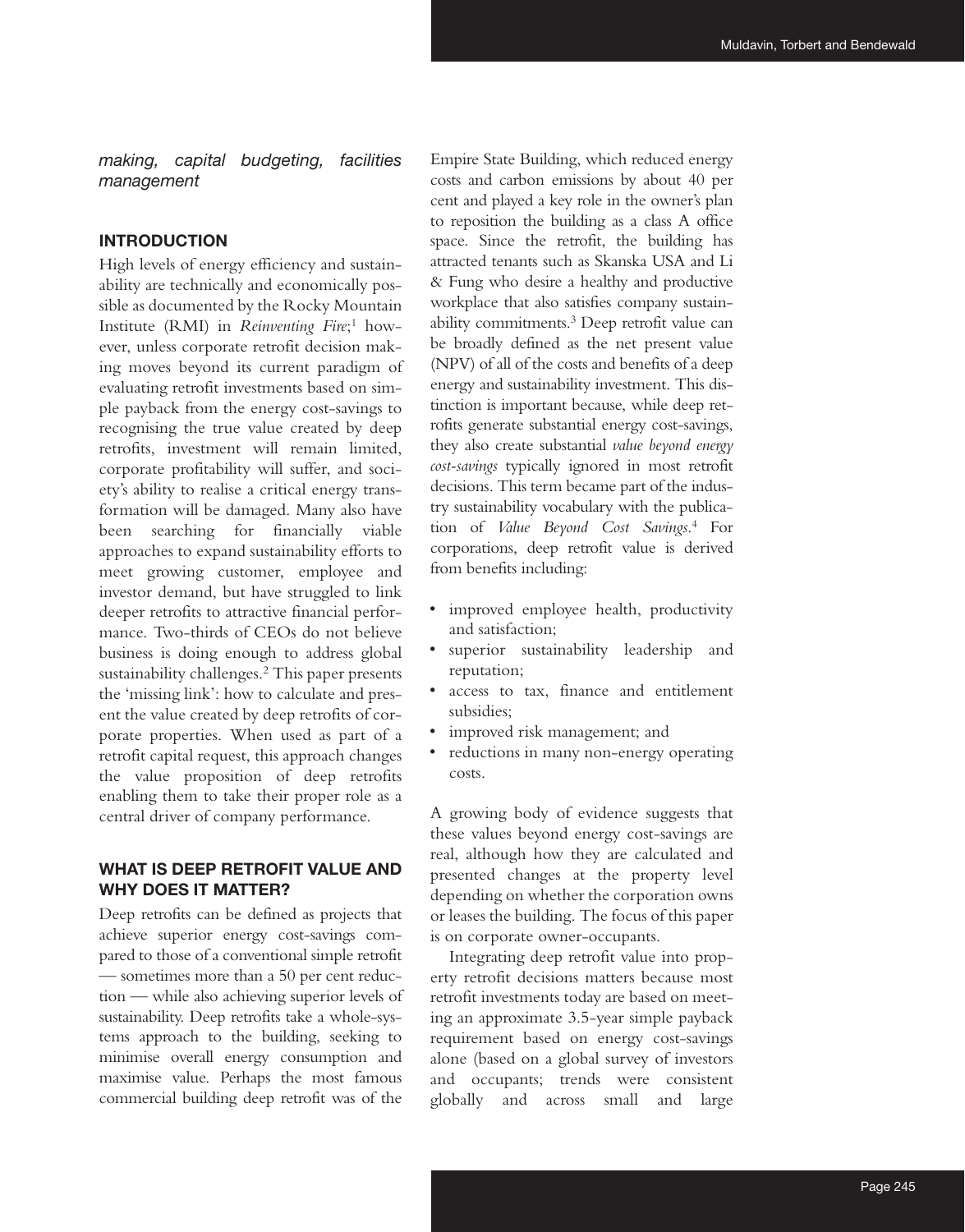organisations).5 Accordingly, many corporations may be under-investing in energy efficiency and sustainability, hurting their profits and competitive position. Surveys of corporate executives demonstrate broad recognition of factors that drive sustainability investment as shown in Table 1 (based on a survey of 272 respondents from Greenbiz's Intelligence Panel, consisting of executives and thought leaders in the area of corporate environmental strategy and performance).<sup>6</sup> As confirmation of the importance of valuing building sustainability, a 2012 survey of 370 of the leadership of the Urban Land Institute found that *lack of demonstrated value* was the leading impediment to greater adoption of building sustainability and proving up value at the property level would be the most important intervention (based on a survey of 370 leaders of the Urban Land Institute, 60.4 of whom were owners, principals or senior executives in the real estate industry).<sup>7</sup>

# **APPLYING DEEP RETROFIT VALUE ANALYSIS**

The primary purpose of deep retrofit value analyses is to enable preparation of a well-reasoned and supported analysis of the value beyond energy cost-savings to be

presented as part of a retrofit capital request to decision makers. The following stakeholders can benefit from this approach:

- corporate real estate (CRE) executives and their facilities management (FM) staff preparing retrofit capital requests;
- internal corporate finance departments and others with capital budgeting due diligence responsibilities;
- architects, engineers, consultants and other service providers analysing and documenting support for energy efficiency recommendations;
- company sustainability and energy managers developing portfolio and property level retrofit sustainability strategies and capital budgeting plans;
- valuation professionals, appraisers and accountants trying to understand the business value implications of a company's retrofit-related energy efficiency and sustainability investment.

The basic deep retrofit value framework presented in this paper has been designed for retrofits of commercial office properties, but can be applied, with adjustment, to many property types as well as new construction, commercial interiors, equipment replacements

| Factor                                 | Percentage citing factor (%) |
|----------------------------------------|------------------------------|
| Energy costs                           | 93                           |
| Changes in consumer demand             | 87                           |
| Brand risks                            | 87                           |
| Increased stakeholder expectations     | 86                           |
| Competitive threats                    | 81                           |
| New revenue opportunities              | 80                           |
| Potential legislation/regulation       | 73                           |
| Investor engagement                    | 65                           |
| Improving position in external ranking | 64                           |
| Access to raw materials                | 56                           |
| Carbon costs                           | 46                           |
| Fines or penalties for non-compliance  | 41                           |

**Table 1: Factors driving sustainability investment in the next 12 months**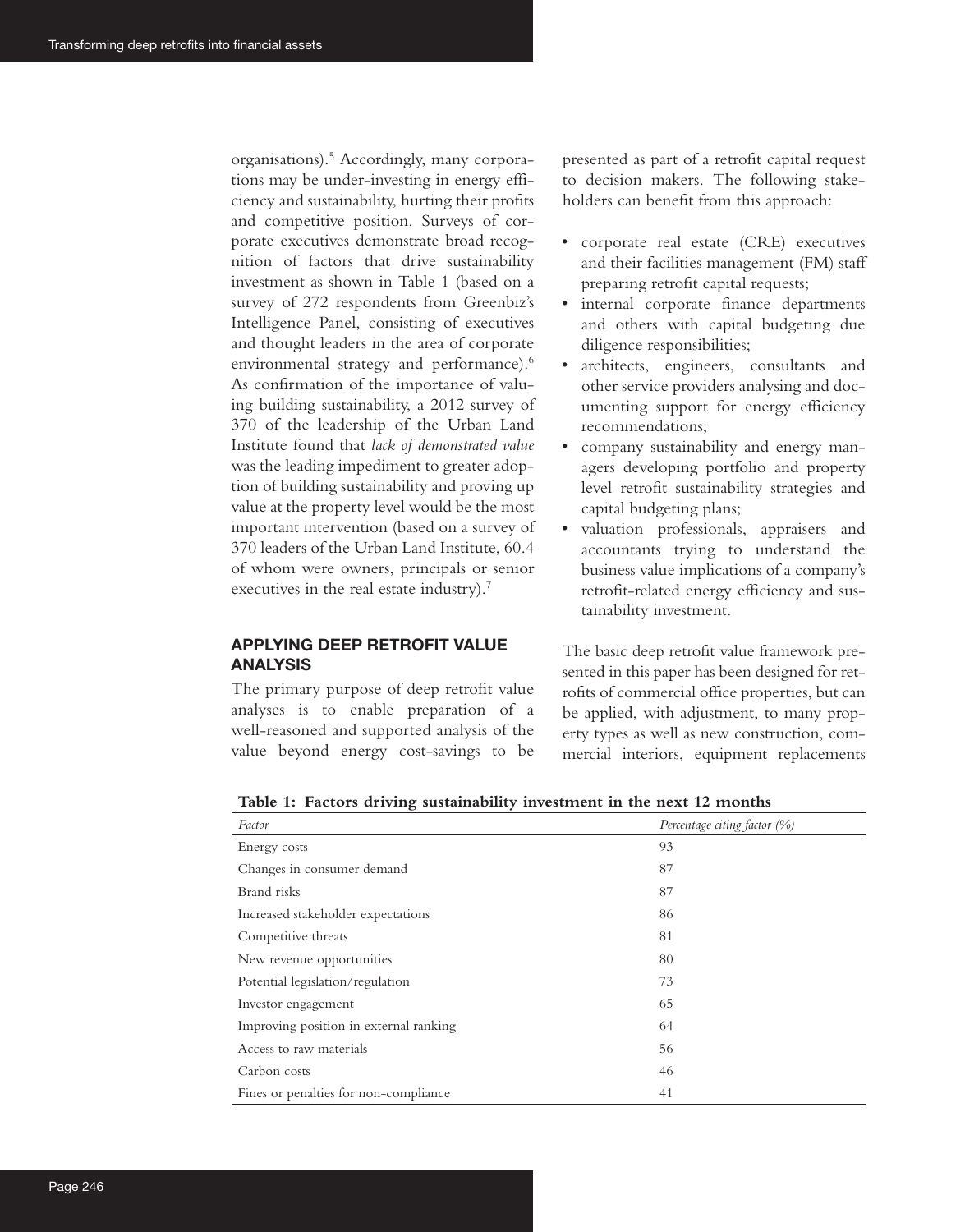and other types of sustainability investments. Forthcoming work from the authors will address deep retrofit value for investors.

# **CALCULATING AND PRESENTING DEEP RETROFIT VALUE**

RMI's deep retrofit value model for owner occupants consists of nine 'value elements' organised around a traditional business valuation framework that starts with an evaluation of retrofit property costs and risks, and then details how a deep retrofit affects business costs, revenues and risks. The rationale and support for each of these nine value elements are described below and listed in Table 2; they are then applied to a 300,000 square foot (27,870 sq m) office building deep retrofit in the final section of this paper. The summary provided in this paper focuses on presenting the structure of the analysis and demonstrating its real-world application to a property retrofit decision. More detail and focus on the specific retrofit measures/ features that generate value for each value element are presented in RMI's practice guide.8

#### **Retrofit development costs**

Evidence from new building developments, and the experience and claims of major contractors suggest retrofit cost premiums for high levels of sustainability may be 10 per

cent or more with greater cost volatility.<sup>9</sup> Kok *et al.* state that the gross one-off cost of a retrofit of all major energy-using systems in a typical 500,000 square foot office building is US\$10–20 per square foot.<sup>10</sup> Other case studies of recent deep retrofits of office buildings reveal an energy efficiency cost premium ranging from US\$3 up to US\$31 per square foot.11 Development costs also can be substantially offset by 'avoided costs' and subsidies and incentives. Deep retrofits allow elimination of ongoing 'business as usual' costs due to capital upgrades, equipment replacement, accommodation of changing employee needs, or other reasons. Retrofit subsidies can reduce costs directly through tax credits, grants and rebates, enhanced entitlement benefits, and reduced loan interest costs. Additionally, larger energy users can go directly to utilities and negotiate outside of formal programmes.

## **Non-energy property operating costs12**

Deep retrofits can reduce non-energy property operating costs including maintenance, water, insurance and churn. In some cases, a deep retrofit also can increase space utilisation through equipment downsizing.13 In some cases, operating cost-savings may take some time to materialise as FM and occupants become familiar with new systems and procedures.

| <i>Value category</i>  | Value element                   |
|------------------------|---------------------------------|
| Property costs & risks | 1. Retrofit development costs   |
|                        | 2. Non-energy operating costs   |
|                        | 3. Retrofit risk mitigation     |
| Enterprise costs       | 4. Health costs                 |
|                        | 5. Employee costs               |
|                        | 6. Promotions & marketing costs |
| Enterprise revenues    | 7. Customer access & sales      |
|                        | 8. Property derived revenues    |
| Enterprise risks       | 9. Enterprise risk mitigation   |

**Table 2: Deep retrofit value categories and elements**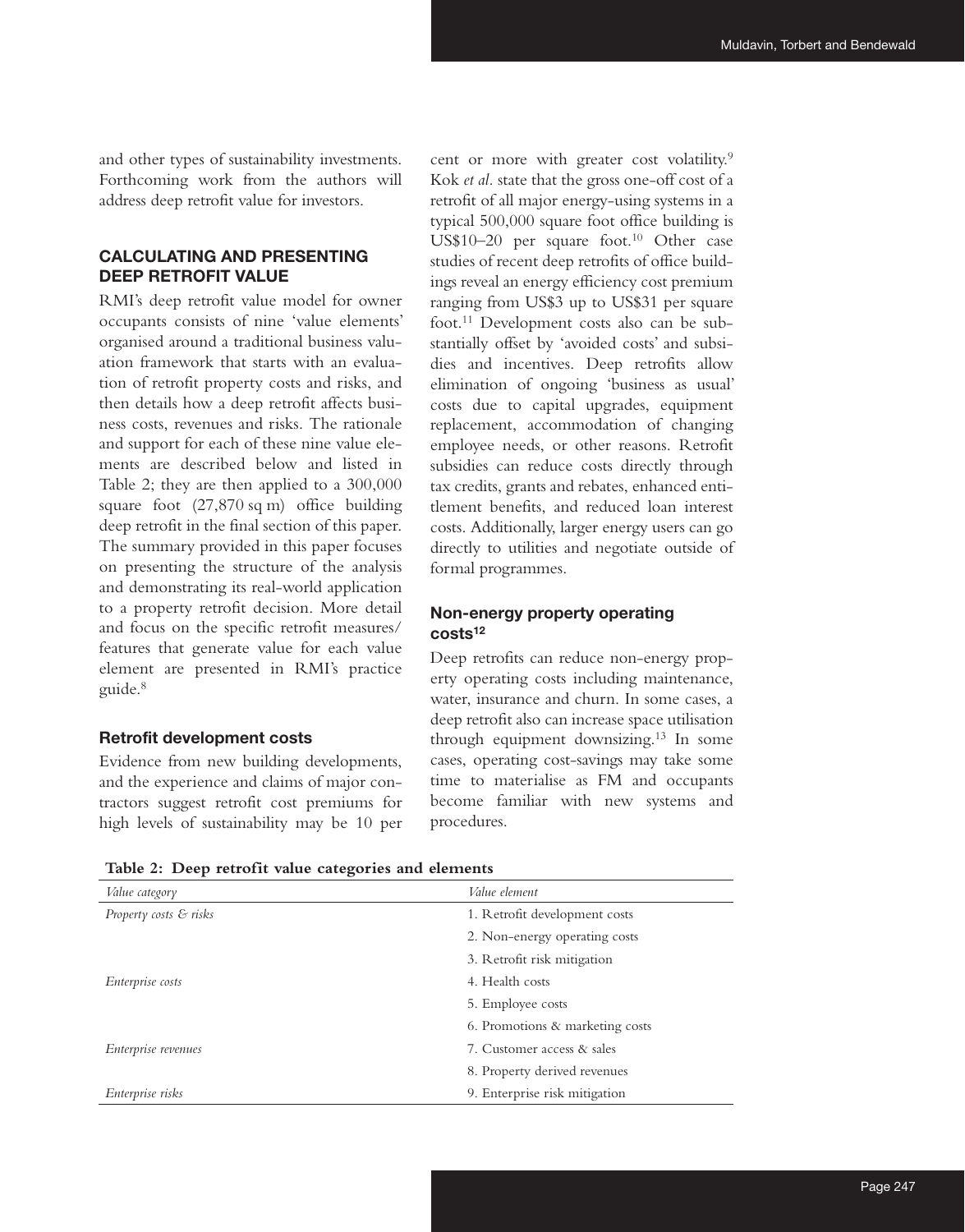#### *Maintenance*

Based on studies of the correlation between green buildings and maintenance costs, green buildings generally cost less to maintain than the average building (in the range of 5–10 per cent). According to a 2010 Aberdeen Group study that identified the strategies employed to reduce maintenance costs, adopting a data and performance management strategy can cut 14 per cent or more from maintenance costs.14 A study conducted for the US General Services Administration (GSA) found that, for 12 green GSA buildings, the maintenance costs on average were 13 per cent less than the baseline.15

### *Water*

Restrooms, kitchens, irrigation systems and cooling towers are the major water users in commercial properties.16 Each offers significant opportunities to reduce water consumption, ranging from low or no-cost fixes to major system redesign. Deep retrofits will uncover all of the reduction opportunities, with a potential to save at minimum 40 per cent of total consumption in the US commercial and institutional sectors.17

#### *Insurance*

Liberty Mutual Insurance, Fireman's Fund Insurance Co. and others offer discounts of 5 per cent or more on property and casualty insurance for properties that are green.<sup>18</sup>

### *Churn rate costs*

Churn rate is defined as the frequency with which building occupants are moved. Median annual churn rates in corporations are around 45 per cent (ie 45 per cent of the people are moved annually), with average move costs per person at around US\$400.19 Studies have shown that flexible workspaces and under-floor air dramatically reduce churn cost. Five studies demonstrate an average of 80 per cent reduction in churn costs due to under-floor air.20

## *Space utilisation and occupancy cost-savings*

Deep retrofits can downsize and consolidate mechanical equipment to free up more space for use or sublease. In some cases, rooms can be made smaller or completely eliminated as part of a deep retrofit.

#### **Retrofit risk mitigation21**

Deep retrofits are subject to the standard and relatively high real estate risks of a 'to be built' project where development costs and future operating cost-savings that determine return on investment (ROI) are forecast. These normally high risks are compounded by additional risks of deep energy and sustainability retrofits potentially including new products and systems, system interoperability problems, new specialised service providers, new contracts and design processes, and complex financing requirements. Fortunately, deep retrofit development and operating cost risk can be mitigated through traditional insurance and related risk management techniques, specialised green due diligence and execution of RMI's tested deep retrofit best practices.22 All retrofit capital requests should fully present project risks and strategies employed to mitigate risk.

## **Health costs**

Sustainable building retrofits and related operational improvements can improve the health of occupants. Retrofits and operating practices that control moisture and pollutant sources, improve ventilation and access to outside air, promote access to the natural environment and lighting, address temperature control, and apply ergonomic furniture and space planning each have been documented to improve health.<sup>23</sup> Building related health benefits create value for the occupant by lowering health costs, reducing absenteeism and presenteeism, and reducing litigation and future regulatory risk/cost.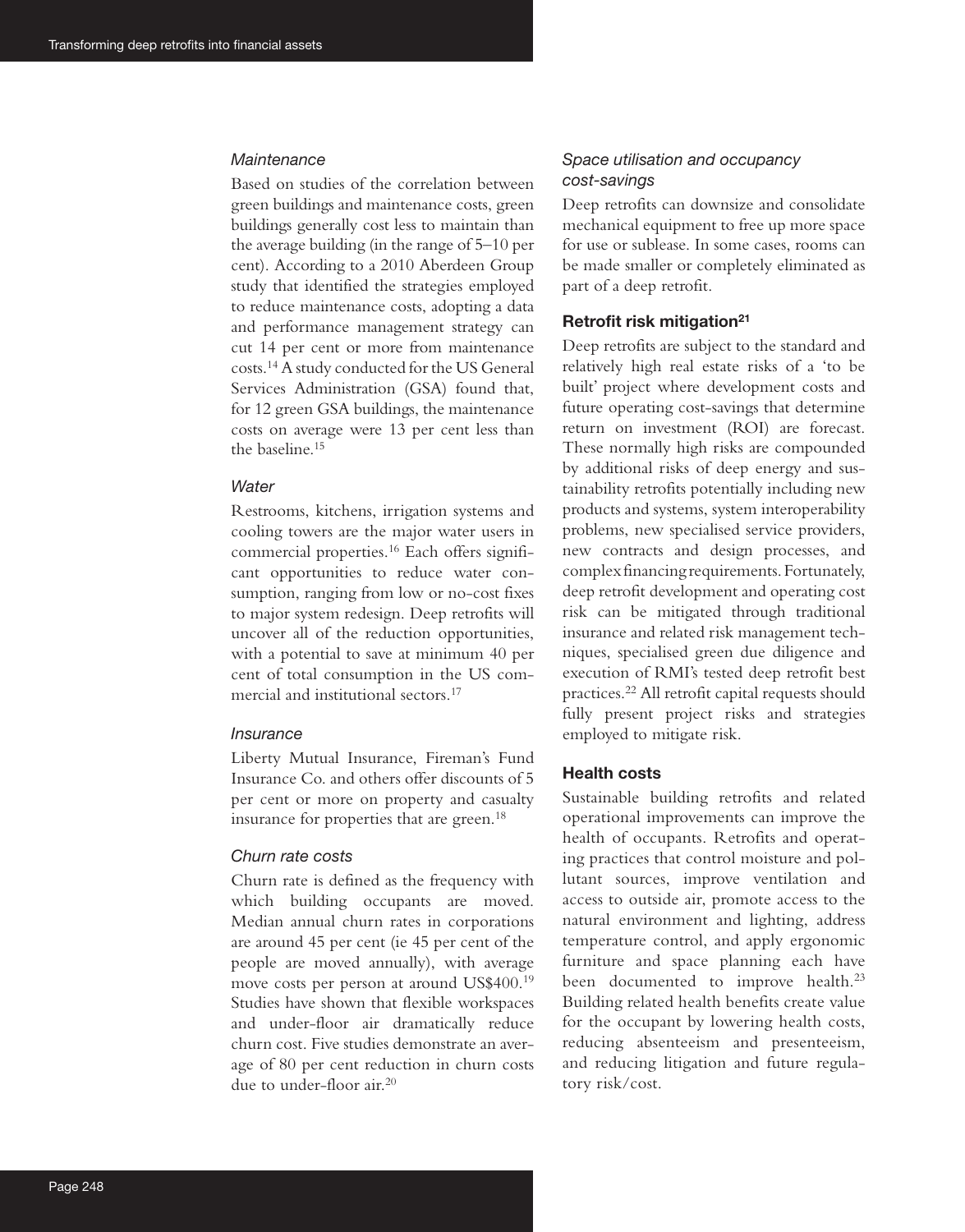### *Lowering health costs*

Improved occupant health can reduce the incidence and length of illness for building occupants. One estimate of the magnitude of building related health cost effects cited by the Carnegie Mellon University Center for Public Building Performance & Diagnostics indicates treatment for illnesses and health conditions influenced by the indoor environment is costing employers approximately US\$745 per employee annually, representing approximately 15 per cent of all health expenditures.24

### *Reducing absenteeism*

The fundamental value proposition from reducing absenteeism is based on the fact that companies, on average, spend 112 times the amount of money on people as on energy costs in the workplace.25 A growing body of evidence supports the relationship between healthier indoor environments and reduced absenteeism:

- A Canadian study revealed that approximately one-third of employees' sick leave can be attributed to symptoms caused by poor indoor air quality.26
- A study of 31 green buildings from the City of Seattle found that absenteeism was reduced by 40 per cent.<sup>27</sup>
- A study sponsored in part by Cushman & Wakefield reported 30 per cent fewer sick days among one company's employees after each office moved to Leadership in Energy and Environmental Design (LEED) certified office buildings.28

### *Reducing presenteeism*

Employees often come to work when sick, or work from home when sick, reducing their overall effectiveness. The US Department of Labor estimates that Americans work seven days while sick per year. For those days, the Institute for Health and Productivity Studies estimates a decrease in productivity of 12–20 per cent.<sup>29</sup>

### *Reducing litigation risk/cost*

Developing or retrofitting a building to improve the key factors that impact health and wellbeing can reduce litigation risk and cost. As has been seen with second-hand smoke, asbestos, selected toxins, mould and other building issues, building retrofit and operations practices that were once common can become highly litigious.

### *Reducing future regulatory risk and cost*

Those factors that create litigation risk often create regulatory risk and cost. Federal, state and municipal regulations often arise in response to known health risks in the building or operation of buildings. New research findings on ventilation rates and carbon dioxide exposure are examples of new areas of potential regulatory exposure.

# **Employee costs**

Deep retrofits can significantly reduce employee costs through recruitment and retention cost-savings and increased worker productivity.

### *Recruitment and retention cost-savings*

Recruiting and retaining employees is costly for many businesses. This is particularly true for businesses requiring top tier or specialised talent. Keeping existing staff also requires a costly set of company actions including keeping up the firm's reputation and maintaining benefits and the work environment at high levels. Retrofits enhance recruitment and retention by improving employee satisfaction with their employer by creating an attractive and healthy office environment, improving property-level energy/sustainability ratings, and improving enterprise-level green reputation or ranking. Some examples of evidence for the importance of sustainable buildings to occupants are summarised below.

• In a survey of 1,065 tenants in 156 buildings managed by CBRE, 34 per cent of office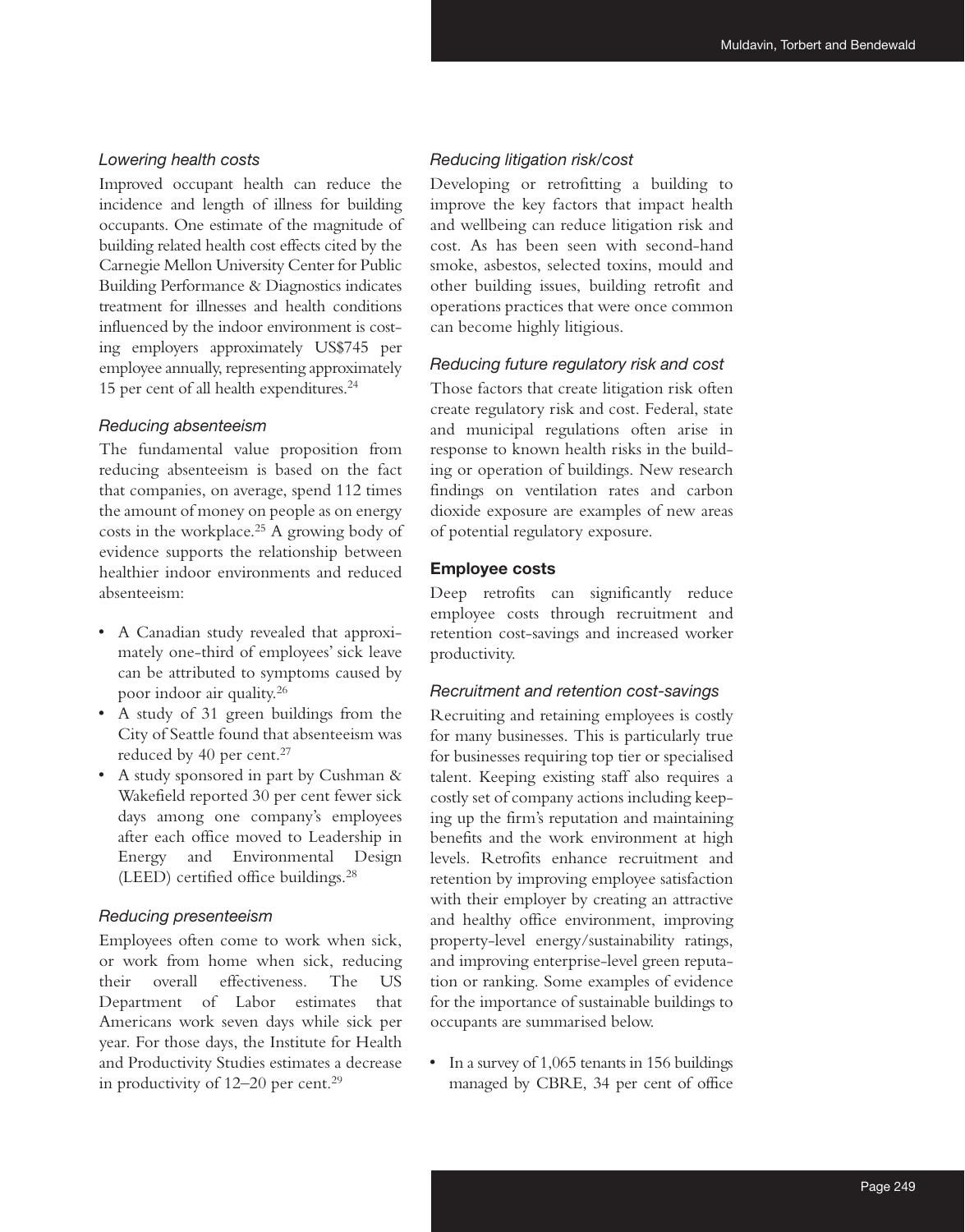tenants agreed that green office space is important to recruiting, while 14 per cent disagreed, and 52 per cent were neutral.<sup>30</sup>

- Based on a survey of tenants seeking office space, a healthy indoor environment was cited as the most important factor with a total score of 4.51, on a scale of 1–5, with 5 being the highest. Daylight and view in the office ranked second at 4.19.31
- Seventy-nine per cent of employees surveyed were willing to forego income to work for a firm with a credible sustainability strategy; 80 per cent of employees surveyed said they felt greater motivation and loyalty towards their company due to its sustainability initiatives.<sup>32</sup>

Improved workspaces create value by reducing employee costs for recruitment and retention, including costs for the search, hire, and training of new employees. One rule of thumb for businesses is that the full cost of replacing an employee is one and a half times their annual salary<sup>33</sup> (studies show a range between 70 per cent and 200 per cent<sup>34</sup>).

# *Employee compensation costs (worker productivity)*

Deep retrofits enhance worker productivity by improving workspaces, thereby enhancing employee satisfaction with their workplace and creating the physical environment for more productive work. A select few of the studies that explore the connection between deep retrofit outcomes and worker performance are summarised below.

- Professor Wyon found that the performance impact of indoor air quality can go as high as 6 per cent to 9 per cent meaning that improved indoor air quality can provide meaningful improvements to worker productivity.35
- Five daylighting studies cited by Carnegie Mellon in a summary analysis of daylighting studies showed average productivity gains of 5.5 per cent.36

• Lawrence Berkeley National Laboratory's 'Indoor Air Quality Scientific Findings Resource Bank' website opines that work performance may be improved from a few per cent to possibly as much as 10 per cent by providing superior indoor environmental quality.37

Retrofit-related productivity improvements can improve the quantity of work produced, reducing employee cost per unit of output and thereby potentially reducing the number of employees required, or enabling employees to produce more.

### **Promotions and marketing costs**

Deep retrofits enhance company promotions and marketing primarily through their contribution to a company's sustainable reputation and leadership. Retrofit-related promotions and marketing costs create value directly by reducing enterprise costs, which in turn increases earnings. Sustainability leadership and reputation comprise one of the many factors that contribute to a company's brand and marketing story. For example, over 200 large international companies belong to the World Council for Sustainable Development and over half have signed their 'Manifesto for Energy Efficiency'. Hundreds of other organisations and businesses also have signed the United Nations' 'Principles for Responsible Investment' committing to energy efficiency in their property portfolios. In some cases, deep retrofits are concrete proof that a company is 'walking the talk', providing publicity and a tangible example of its sustainable reputation and leadership. In other cases, deep retrofits contribute to the growing sustainability compliance requirements of many businesses and governments, becoming a minimum standard in order to be able to market a company's product.

### **Customer access and sales**

Deep retrofits enhance customer access and sales by positively contributing to a company's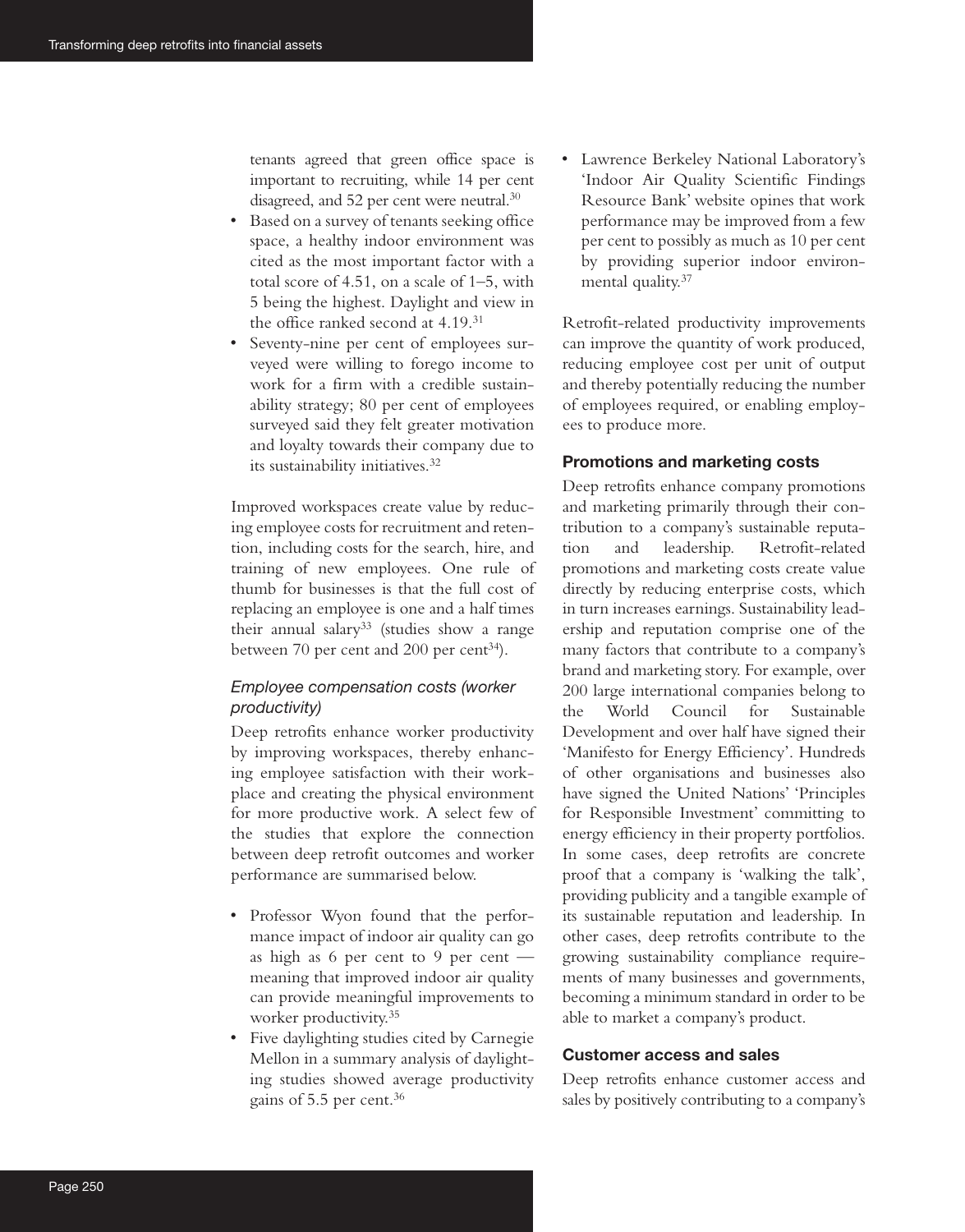sustainability reputation and improving the engagement and innovation of employees. New regulations by governments and businesses are making sustainability a minimum requirement for the sale of many products and services. For example, US Executive Order 13514 requires 95 per cent of new contracts with the US General Services Administration (over US\$20bn in annual expenses<sup>38</sup>) to be green.39 The Department of Defense, Department of State and other federal agencies are also pursuing aggressive energy goals and numerous states and local governments currently demand sustainability through procurement policies and practices.40

Customer sustainability requirements in the private sector are also a growing trend. By the end of 2017, Wal-Mart will buy 70 per cent of the goods it sells in US stores from suppliers who use its Sustainability Index, which evaluates and discloses the sustainability of products.41 Intel Corporation began setting expectations in 2011 for its top tier 1 suppliers to begin reporting greenhouse gas emissions, water and waste conservation metrics with the highest standards for their top 75 suppliers.42 These trends are likely to grow based on a 2012 survey in which 83 per cent of corporate respondents stated they were either working directly with their suppliers or were discussing with them how to measure sustainability impacts.<sup>43</sup>

#### **Property-derived revenues**

Deep retrofits enhance property-derived revenues primarily by increasing revenues from sub-leasing and property sales.

### *Sub-leasing*

Deep retrofits can increase enterprise revenues by increasing the demand for subleased space, which translates into higher revenues through faster absorption, increased occupancy rates and potentially enhanced rent and/or lease terms. A full discussion of how deep retrofits influence space user demand and related rents, occupancies and sales prices can be found in the expanded chapters of *Value Beyond Cost Savings*. 44

#### *Property sales*

Many owner-occupants sell buildings they own as part of normal business operations. Deep retrofits can increase enterprise revenues by increasing the sales price of buildings sold and/or increasing the speed at which a building is sold.

### **Enterprise risk mitigation**

For many reasons as discussed above, deep retrofits help to mitigate enterprise earnings risk by reducing potential health and employee and marketing costs, and ensuring access to customers. Regulatory and legal risks are also significantly reduced. To better understand how deep retrofits help to mitigate business risks it is instructive to evaluate recent global business risk surveys conducted by Ernst & Young (E&Y) and Aon. Climate change or environmental risks did not make the top ten issues of concern to businesses globally in either the Aon or E&Y surveys; however, staff retention risk was ranked fifth in both surveys. The risk of brand or reputational damage ranked fourth in the Aon survey and was ranked 15th in the E&Y survey. Aon's respondents ranked regulation and compliance risk second, while E&Y's respondents ranked it seventh. Deep retrofits can help to mitigate all of these top-ranked business risks. A survey of 766 CEOs from around the world in 2010 found that 93 viewed sustainability as a critical driver of their company's future success, and up to 81 per cent responded that sustainability was an important factor in strategy and operations.45

# **PREPARING THE DEEP RETROFIT VALUE REPORT**

This section presents a sample summary of a deep retrofit value report to provide an illustration of how the calculations and analyses completed for each of the nine value elements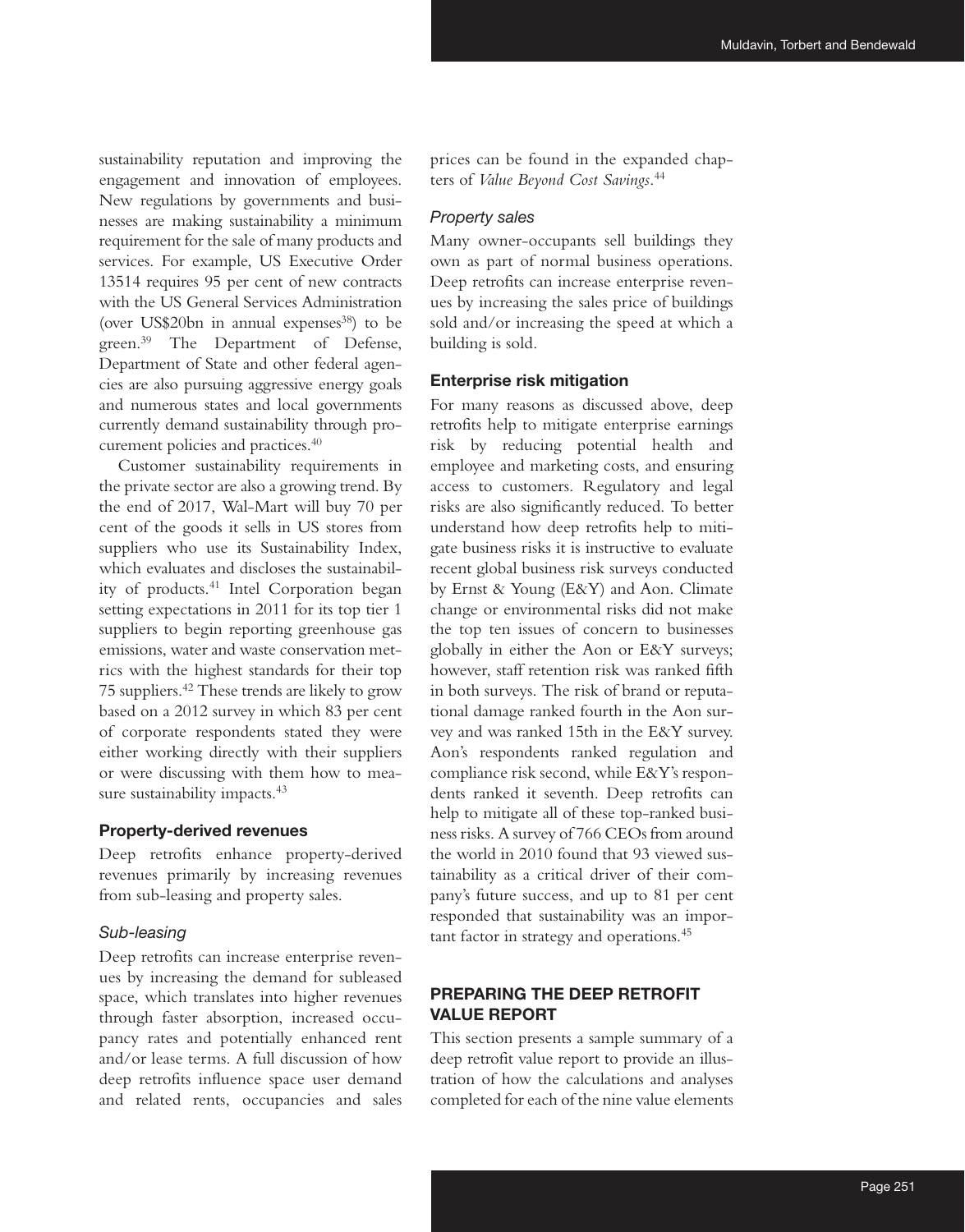come together in a document to support deep retrofit investment decisions. The sample report presented below is based on an actual property, although the occupant and retrofit assumptions are hypothetical for illustrative purposes. This deep retrofit value summary report typically would be supported by additional analyses and spreadsheets for each of the nine value elements determined appropriate for the retrofit situation.

# **Engineering Co. deep retrofit project assumptions**

#### *Building description*

The building is a 20-storey, 300,000-squarefoot (27,870 sq m) office building in Southern California. The building, built in the mid-1980s, is a conventional (non-green) office building, owned and occupied by a large engineering firm (Engineering Co.).

### *Company (occupant) description*

The firm has 1,500 employees, annual revenues of US\$225m and salary costs of US\$110m. The firm pays US\$8,000 per employee in health costs, while the employee pays US\$10,000.

# *Energy efficiency and sustainability improvements*

The owner is considering a substantial renovation of the property, while also seeking energy savings of 50 per cent or more and a superior sustainability rating of at least LEED Gold. The owner wants to be a sustainability leader for its employees, customers and other stakeholders. To reach these goals, the proposed retrofit will include installation of window films, increasing the use of daylight in interior spaces, upgrading the heating, ventilation and air-conditioning (HVAC) systems (to increase the use of natural ventilation and heat recovery), replacing existing light fixtures with a redesigned LED lighting scheme and incorporating many other sustainable features necessary to achieve a LEED Gold rating. As outlined in Table 3, the retrofit is projected to cost US\$7,500,000 and save 50 per cent of pre-retrofit energy costs, or US\$570,000 per year.

### **Finance assumptions**

While new utility on-bill financing was considered, given timing considerations and other factors, Engineering Co. chose to fund the retrofit from company equity, supported by local and federal government subsidies.

# **Engineering Co.'s deep retrofit value report summary**

Based on an analysis of the energy costsavings of the proposed deep energy retrofit, the NPV was a negative US\$2.25m, with a 7.6 per cent simple ROI and a 13-year simple

| Expense               |                  | Annual cost (US\$) |
|-----------------------|------------------|--------------------|
| Janitorial            |                  | 200,000            |
| Window cleaning       |                  | 50,000             |
| Repairs & maintenance |                  | 500,000            |
| <i>Utilities</i>      | Electricity      | 600,000            |
|                       | Natural gas      | 40,000             |
|                       | Chilled water    | 500,000            |
|                       | Water & sewerage | 20,000             |
| Security              |                  | 200,000            |
| Real estate taxes     |                  | 2,200,000          |
| <i>Insurance</i>      |                  | 180,000            |

| Table 3: Pre-improvement building operating expenses |  |  |
|------------------------------------------------------|--|--|
|                                                      |  |  |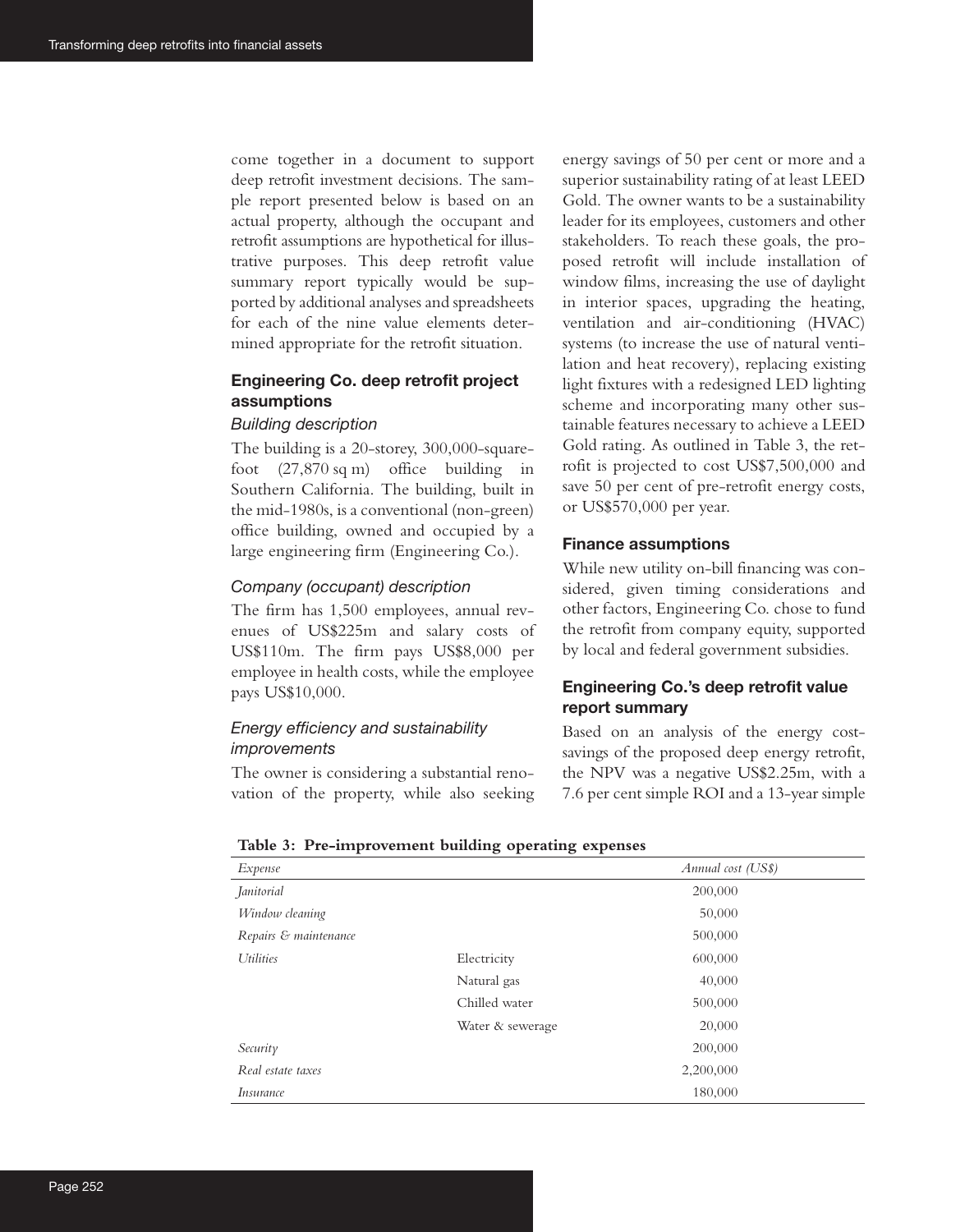payback, which appeared not to be financially viable given company return hurdle rates and risk tolerance; however, as summarised in Table 4 and the analysis below, when the complete value of the deep retrofit to Engineering Co. is calculated, and both positive and negative risks are assessed, the NPV of the project is in the range US\$3.36m– 16.83m with a simple rate of return of 24–55 per cent — well in excess of Engineering Co.'s hurdle rate. Additionally, as shown in the detailed assessment and presentation of risk (this is a reference to a more detailed risk analysis document (not presented here), which would typically accompany a summary deep retrofit report), risks were reasonably mitigated through execution of many recommended deep retrofit process best

practices and judicious use of traditional risk management practices (although these are not always fully presented).

#### **Retrofit development costs**

The deep retrofit avoided pre-planned costs to replace and repair a variety of systems in the building. This reduced capital cost resulted in an NPV improvement of US\$431,000 for the project. The owner captured Federal 179D tax credits (energy efficiency tax deductions) of US\$0.30–1.80 per square foot. In addition, the local government and utilities both offered small grants as incentives for deep energy efficiency retrofits. Added together, these development cost subsidies offset US\$400,000 of the retrofit development costs.

| Value element                     | Findings                                                                                 | Supporting analysis                                                                                                                                                                                                                                                          |
|-----------------------------------|------------------------------------------------------------------------------------------|------------------------------------------------------------------------------------------------------------------------------------------------------------------------------------------------------------------------------------------------------------------------------|
| 1. Retrofit<br>development costs  | US\$831,000 development cost<br>offset                                                   | Tax credits, grants and avoided costs                                                                                                                                                                                                                                        |
| 2. Non-energy<br>operating costs  | US\$105,400 reduction in annual<br>operating costs                                       | Improved space utilisation, insurance discount and<br>reduced maintenance costs                                                                                                                                                                                              |
| 3. Retrofit risk<br>mitigation    | Best practice risk mitigation<br>practices implemented well                              | Deep retrofits subject to construction-related risk as<br>well as new products, systems and service providers<br>that are mitigated well, putting outcomes within<br>normal considered business risk parameters                                                              |
| 4. Health<br>cost-savings         | US\$275,000 reduction in annual<br>health costs                                          | Reduction in absenteeism                                                                                                                                                                                                                                                     |
| 5. Employee<br>cost-savings       | US\$137,500-1,787,500 in<br>annual employee cost-savings                                 | Recruiting/retention cost-savings; worker<br>productivity (salary) cost-savings                                                                                                                                                                                              |
| 6. Promotion &<br>marketing costs | US\$0-450,000 cost-savings per<br>year                                                   | Brand promotion cost reduction, reduced customer<br>acquisition and closing costs                                                                                                                                                                                            |
| 7. Customer access<br>& sales     | Increased annual sales of<br>$US$0-1,125,000$ , or earnings of<br>US\$0-112,500 annually | Reduced sales due to limits on access to customers                                                                                                                                                                                                                           |
| 8. Property derived<br>revenues   | Increased net present value<br>(NPV) of property of<br>US\$1,385,000                     | Assumed 4 per cent sales price increase and sale in<br>year seven                                                                                                                                                                                                            |
| 9. Enterprise risk<br>mitigation  | Increased company NPV of<br>US\$867,500                                                  | Assumed slight increase in earnings multiple from 3 to<br>3.1 due to significant contribution to reducing key<br>company business risks including competitive and<br>stakeholder pressures, brand management, talent<br>recruiting and retention, and future regulatory risk |

**Table 4: Summary deep retrofit value report for Engineering Co.**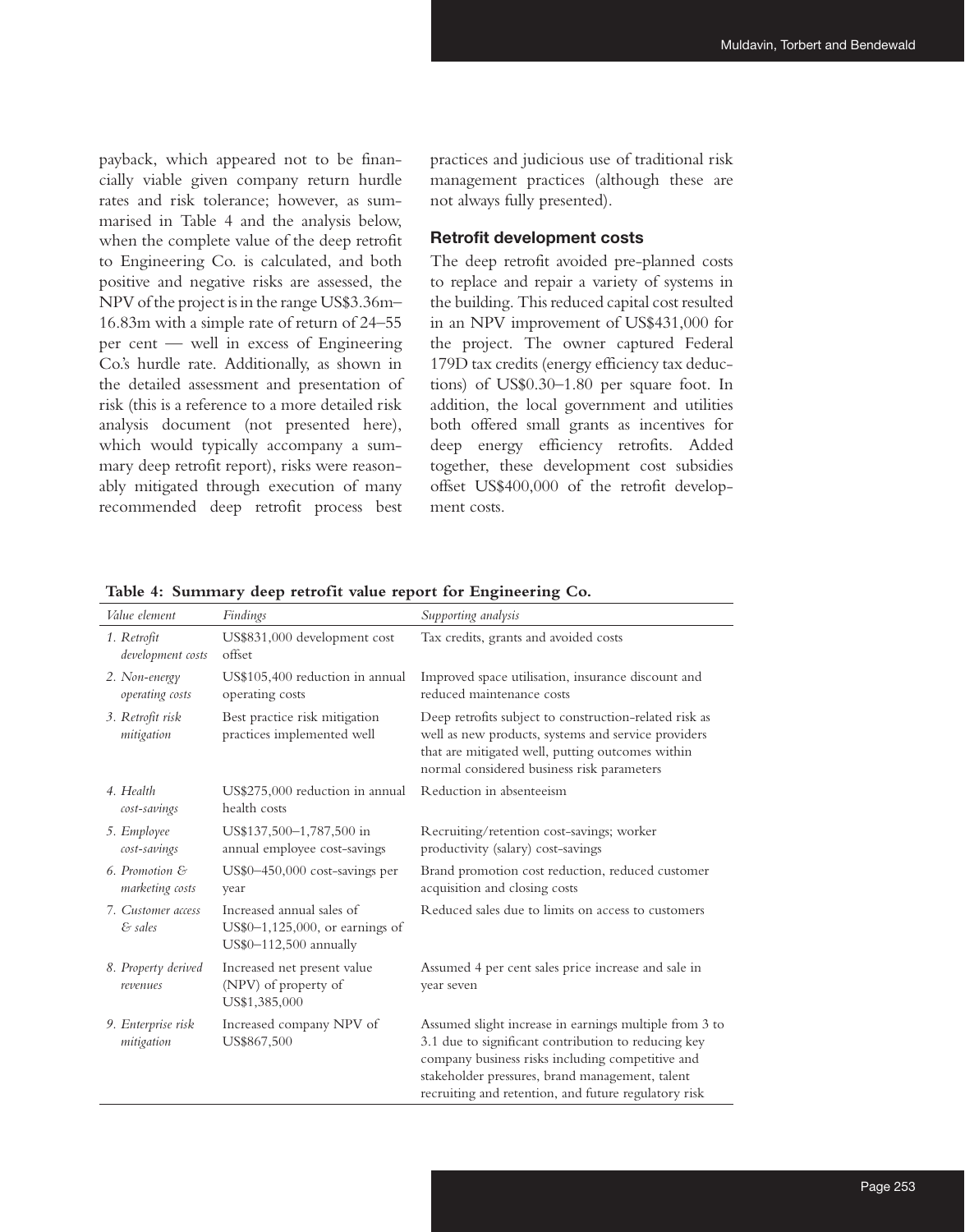#### **Non-energy operating costs**

An analysis of non-energy operating costs identified an additional annual operating costsaving of US\$105,400, as discussed below.

### *Water costs*

There was no need to address water costs as water use was outside the scope of the proposed retrofit.

#### *Churn costs*

No churn cost-savings were assumed.

# *Space utilisation and occupancy costsavings*

Due to reduced space requirements of smaller HVAC and other systems as a result of deep energy efficiency savings, an estimated 1,500-square-foot increase in useable space represents a cost-saving of US\$60,000 per year based on an assumed space cost of US\$40.00 per square foot.

### *Property and casualty insurance costs*

A 5 per cent discount on property and casualty insurance was available from select reputable carriers, resulting in an annual costsaving of US\$9,000 (US\$180,000 × 0.05). Equally important to cost-savings in 'green' insurance policies are the terms that allow replacement to green standards.

### *Maintenance costs*

Historically, the owner had spent US\$1.67 per square foot on basic operations and maintenance (O&M), excluding major capital expenditures. With the proposed deep energy retrofit reducing total energy demand, many systems became simpler. Although other improvements were expected to generate O&M savings, the owner preferred to only include labour and material cost-savings from switching to LED lighting due to the uncertainty of other savings cost estimates given existing data.

LEDs would not need to be replaced in the lifetime of the analysis (ten years), but

fluorescent bulbs would need to be replaced approximately every five years. The building has 2,800 light fixtures, and these fluorescent bulbs cost approximately US\$15 per replacement. Each fluorescent bulb needs to be replaced every five years, and electricians cost US\$100 per hour and can replace a bulb in half an hour. Therefore, the annual spend on routine lighting replacements is:

2,800/5 years = 560 replacements per year  $\star$  $(US$15 + US$100 \star 0.5) = US$36,400.$ 

While the US\$15 bulb saving might be categorised as avoided cost, it has been included here in the assessment of maintenance cost-savings.

## **Retrofit risk mitigation**

Risk of execution and performance as designed for the project has been well mitigated by traditional risk mitigation techniques and project best practices implemented during the launch and design phase, and forthcoming (planned and budgeted) actions to be undertaken in the finance, construction and operations phases of the project. The deep retrofit analysis was prepared employing many best practice retrofit processes, including a modified integrated design process, a reasonable stakeholder engagement and goal-setting process, a sound and experienced team, lawyers experienced with deep retrofit projects and related contracts, intelligent timing and sizing of system replacements, and funding for commissioning and retro-commissioning. Additionally, the proposed retrofit project employed standard traditional risk mitigation techniques including insurance covering loss of business income and 'all-risk' causes of loss in construction and performance bonds. Information on product warranties was not initially analysed in the cost-based analysis, but a review suggested product and equipment warranties appeared to be in place and appropriate for the improvements.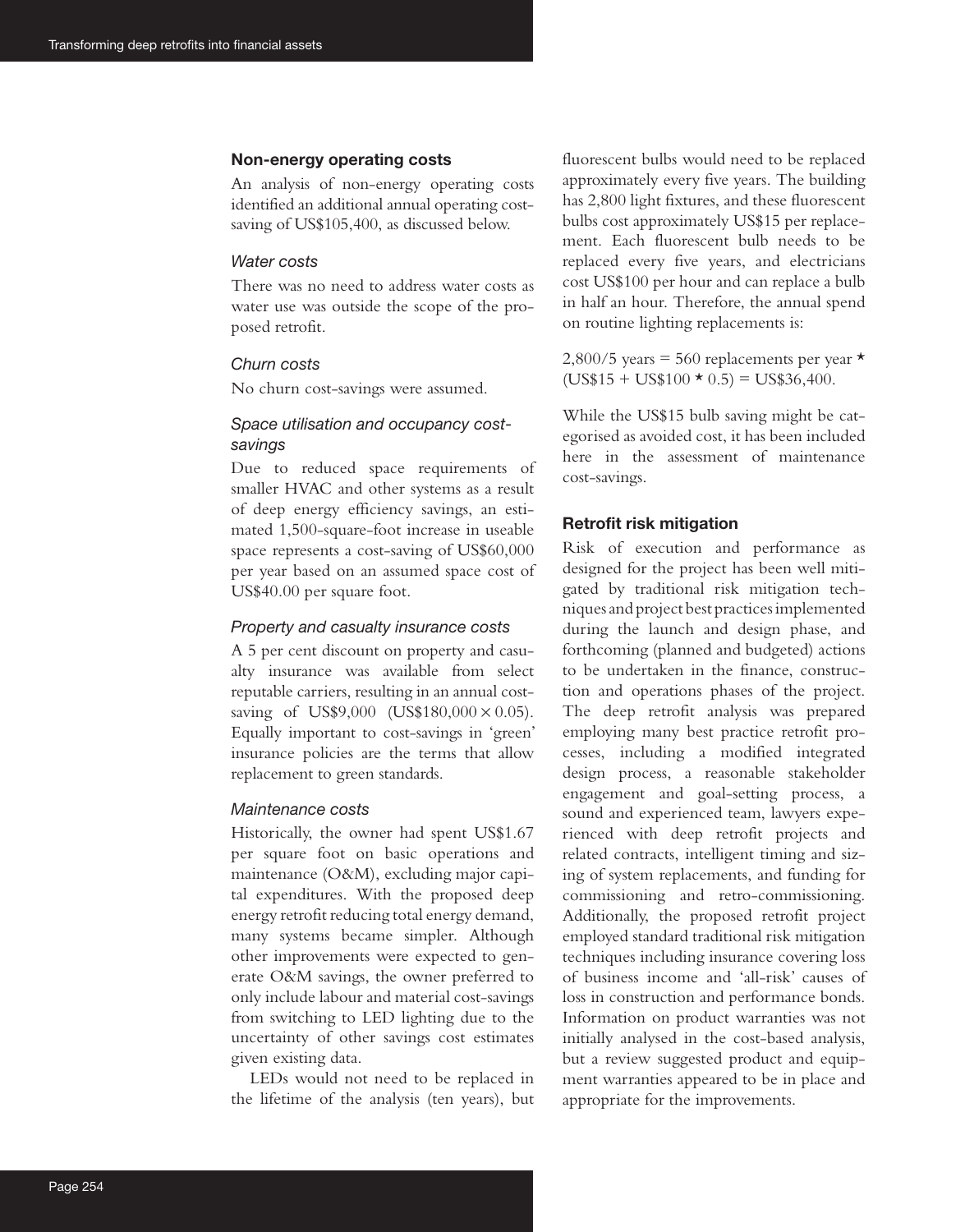[Authors' note: In addition to the overview of deep retrofit risk mitigation provided here, a more detailed risk analysis document is recommended that analyses business interruption risk, operations and maintenance plans, energy modelling risk and uncertainty, product warranties and other specific areas of potential risk.]

#### **Health costs**

Health cost-savings due to reduced absenteeism resulting from the proposed retrofit will save the owner US\$275,000 per year. Targeted ventilation improvements, increased daylighting and access to outside views, use of healthy materials in the construction and operation of the property, and other measures planned have been shown to produce positive mental and physical health outcomes in employees. Based on discussions with human resources (HR), however, the potential future benefits in terms of reduced health costs as well as the other benefits were acknowledged, but it was felt that absenteeism was the most tangible current benefit.

### *Absenteeism*

With a 2.5 per cent rate of absenteeism due to sick days (meaning that 2.5 per cent of employees are off sick on an average day), the owner decided to target improvements to the ventilation systems, to ensure better thermal comfort and provide fresh air. In addition to energy savings from a new HVAC system, the owner conservatively hypothesised a 10 per cent reduction in the rate of sick days from the newly improved retrofitted office. This results in potential costsavings due to fewer sick days as follows:

*Salary costs*: US\$110,000,000 \* 0.025 \* 0.10  $=$  US\$275,000

### **Employee cost-savings**

Employee cost-savings from deep energy retrofits are derived from reductions in employee recruitment and retention costs and increased worker productivity. Together, the potential cost-savings for Engineering Co. are substantial, ranging from US\$137,500 to US\$1,787,500 as summarised below.

### *Worker recruitment/retention cost-savings*

To test the assumption regarding the importance of sustainability to Engineering Co.'s employees, people in Engineering Co.'s recruitment and HR departments and the sustainability director were interviewed. Based on these interviews and evidence they provided from internal company employee surveys, it was determined that Engineering Co.'s employees and potential employees preferred employers who visibly and actively work to improve the environment. Analysis of competitor firms also indicated they were offering high levels of sustainability in their workspaces.

The head of HR estimated that approximately 1.25 per cent of staff time was spent on recruiting and training new employees, and that those costs could be lowered by reducing staff turnover. Using an estimate that average turnover might improve from 150 weeks to 165 weeks (ie a 10 per cent improvement), the lowered costs to replace those staff would be:

Recruitment costs: US\$1,375,000 per year  $\star$  0.1 = US\$137,500

#### *Productivity cost-savings*

Productivity gains of up to 25 per cent have been found in some studies, but Lawrence Berkeley Laboratory in its summary analysis of many of the studies concluded: 'Work performance may be improved from a few per cent to possibly as much as 10 per cent by providing superior indoor environmental quality'. The proposed retrofit incorporated a majority of the measures that have been shown to generate superior productivity based on studies to date. Because of the uncertainty of productivity estimates, it is important to provide a range with a low end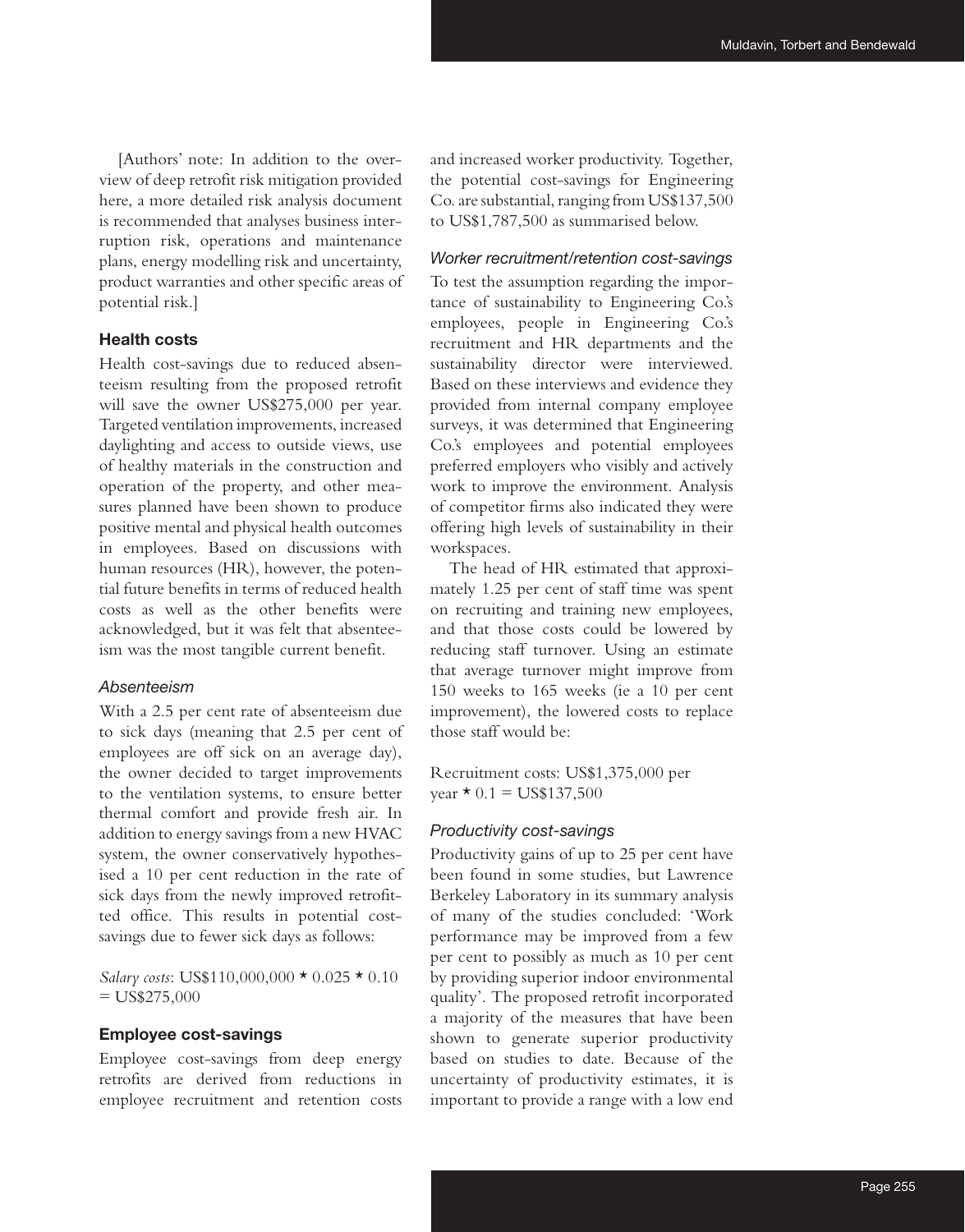of zero. This enables retrofit capital decision makers to have the opportunity to draw their own conclusions. Assuming average annual salary costs of US\$110,000,000 and a productivity increase of 0–1.5 per cent, potential salary cost-savings would be in the range US\$0–1,650,000. Even if employees are not laid off, the productivity increase would increase work output in which case the dollar savings estimate is a proxy for increased value from the work of the employee.

### **Promotion and marketing costs**

As Engineering Co. is intimately involved in building and design, its headquarters building is an important symbol of its commitment to high-performance buildings. Additionally, the proposed deep retrofit contributed positively to the company and its property's sustainability ratings as measured in numerous external ratings and rankings. The marketing department had suggested that Engineering Co.'s clients, including government and business clients, were becoming increasingly concerned about sustainability, and a growing number of them were in the process of developing procurement guidelines which included vendor sustainability/energy performance in their decision making. Based on further discussions with the marketing department, Engineering Co.'s marketing budget was set at 10 per cent of its revenue; therefore, with revenue of US\$225,000,000, marketing costs would be approximately US\$22,500,000. The promotion and marketing cost-savings stemming from the building's contribution to the company's reputation and leadership, as well as the reduced time and costs to acquire and close clients, were estimated at 0–2 per cent of marketing costs per year, or US\$0–450,000 per year.

#### **Customer access and sales**

Increased revenues as a result of the proposed deep retrofit could provide US\$0–1,125,000 per year, based on an assumed 0–0.5 per cent increase in sales (or alternatively avoided loss of sales) and increased annual earnings of US\$0–112,500 based on Engineering Co.'s 10 per cent profit margin. Assuming a standard industry earnings (EBITDA) multiple of approximately 3 for engineering firms, this would equate to a value increase of US\$337,500. Support for this analysis is summarised below.

The marketing department had indicated that many of the firm's clients had become very concerned about the sustainability performance of their vendors, particularly the 25 per cent of the firm's business that came from Fortune 1000 corporations. A recent survey indicates that 83 per cent of corporations are beginning to talk with their suppliers about measuring sustainability.46 Additionally, given Engineering Co.'s 15 per cent of revenues from federal government contracts, it was particularly concerning when Executive Order 13514 was issued requiring 95 per cent of new contracts with the GSA to meet sustainability requirements. In light of the evidence about customer concerns, and the growing importance of sustainability-related services to the engineering industry, seeking a high level of sustainability performance from the company's buildings appeared prudent. While specific evidence of sales improvements, or more likely potential loss of customer access and sales, for a company like Engineering Co. has not yet been verified, a range of potential sales impacts of 0–0.5 per cent per annum would be reasonable to apply for consideration given Engineering Co.'s customer base.

### **Property-derived revenues**

The proposed deep retrofit will increase the NPV of Engineering Co.'s building by approximately 4 per cent, or US\$2,700,000, assuming a sales price of US\$67,500,000 (US\$225 per square foot). Since Engineering Co. has no current plans to sell the building,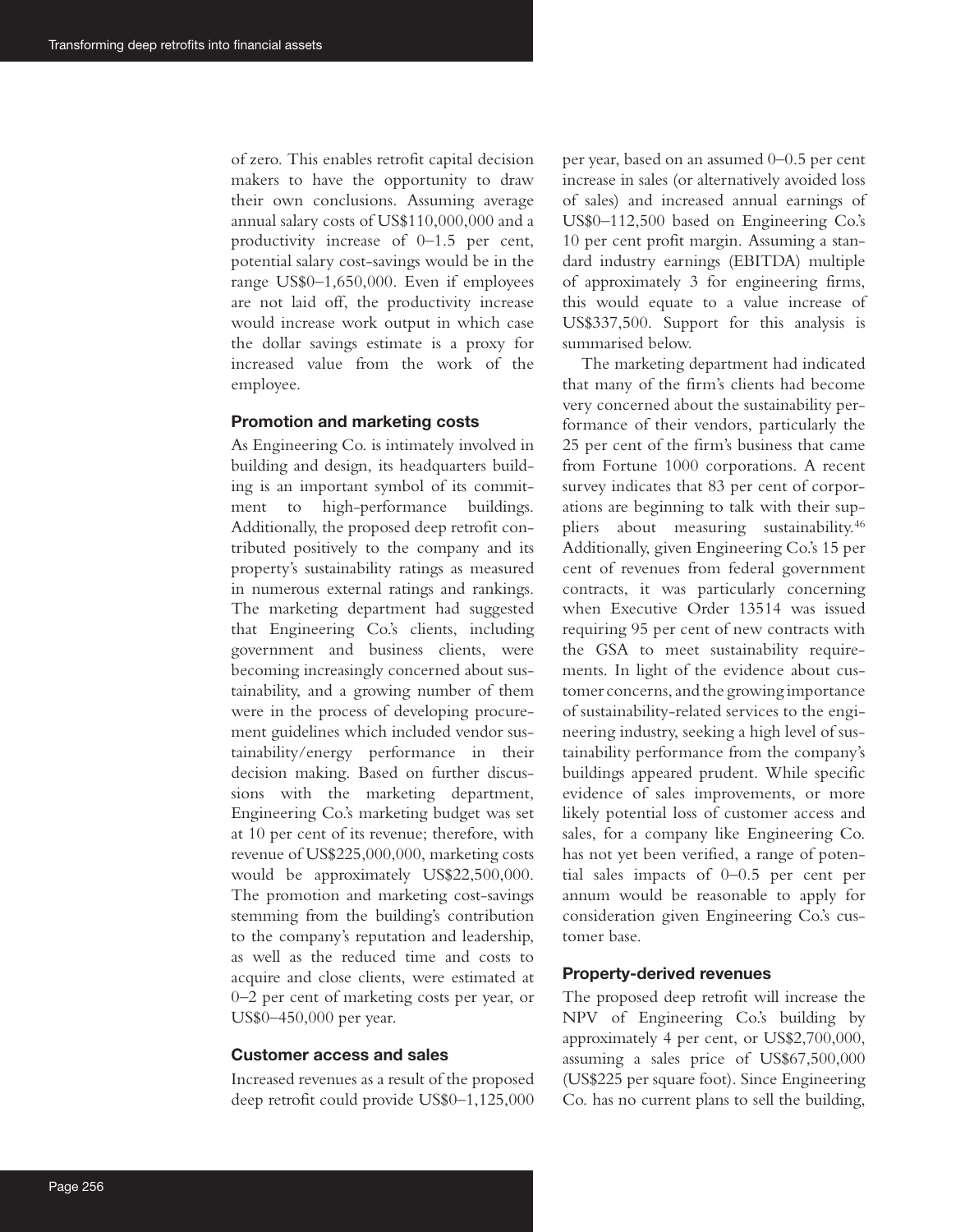but could as business conditions change, a sale in seven years was assumed, and the premium was discounted to the NPV assuming a 7 per cent discount rate resulting in an NPV increase of US\$1,385,000. The assumption of a 4 per cent increase in sales price is supported by evidence from over half a dozen research studies, which, on average, demonstrate sales price increases of over 10 per cent for LEED and/or Energy Star certified buildings. Additionally, the capitalised value of energy cost-savings alone (which directly increase the net operating income) exceeds a 4 per cent sales price increase.

#### **Enterprise risk mitigation**

The proposed deep retrofit will positively contribute to reducing the business risks of Engineering Co. as a result of contributing to its sustainable reputation and leadership, and the improved health, productivity and satisfaction of its employees. While it is not precise science to estimate the value implications of reducing risk at Engineering Co., reduced risk would increase Engineering Co.'s current earnings multiple by around 3 per cent, from 3 to 3.1, which would result in a company value increase of US\$2,250,000 (earnings of US\$22,500,000 based on Engineering Co.'s profit margin of 10 per cent and sales of US\$225,000,000). Assuming a sale of the company in ten years and discounting it back at 7 per cent would result in an NPV increase of US\$867,500. Assumptions about how the deep retrofit would reduce company risks were supported by discussions with selected senior leadership and the company's risk manager, as well as HR professionals. Key business risks for Engineering Co. that are positively influenced by the deep retrofit include:

- competition and pricing pressure;
- reputational/brand risks;
- talent shortages and staff retention;
- increased stakeholder demands; and
- regulatory and compliance risks.

### **CONCLUSION**

Many companies want to be more sustainable in order to meet growing demand from customers, employees, investors and other stakeholders, and yet they do not always have a way to financially justify the approaches required to meet that goal. This paper provides a framework for linking one approach — deep retrofits — to financial value and illustrates how dramatically the economics of a deep retrofit can improve when all value is analysed. When all the benefits of deep retrofits are included in the calculation of value, deep retrofits can compete directly for company equity, delivering rates of return, at reasonable risk, well in excess of most company's 'hurdle rates'. Like any potential profit opportunity, however, companies must invest and take risks to access potential profits. In this regard, the cost involved in deep retrofit investment, including the cost of calculating deep retrofit value, is a small price to pay to achieve superior profitability and help create a clean, prosperous and secure energy future for all.

### **REFERENCES**

- (1) Amory Lovins and the Rocky Mountain Institute (2011) 'Reinventing Fire', September.
- (2) Accenture (2013) 'The UN Global Compact', CEO study on sustainability, Accenture.
- (3) Natural Resources Defense Council, 'High Performance Tenant Demonstration Project', available at: http://www.nrdc.org/ business/cgi/case-studies.asp.
- (4) Muldavin, S. (2010) 'Value Beyond Cost Savings: How to Underwrite Sustainable Properties', Green Building Finance Consortium.
- (5) Johnson Controls Institute for Building Efficiency (2013) 'Energy Efficiency Indicators Study'.
- (6) Ernst & Young (2011) 'Six Growing Trends in Corporate Sustainability', Greenbiz.
- (7) Urban Green (2012) 'Learning from the Inaugural Urban Green Index', Fall.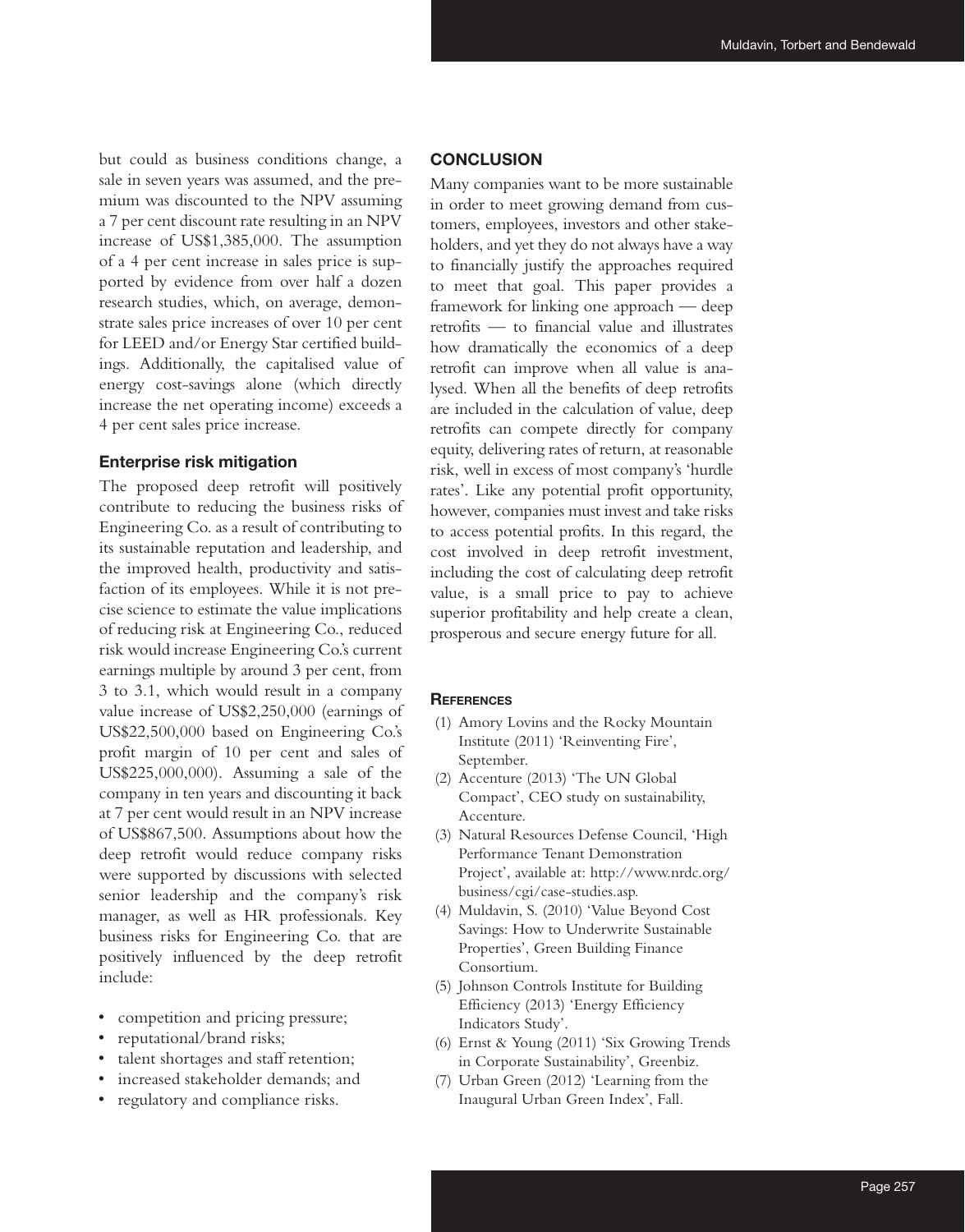- (8) Rocky Mountain Institute (RMI) (2014) 'How to Calculate and Present Deep Retrofit Value for Owner Occupants', January.
- (9) Development cost evidence is available from the Green Building Finance Consortium website research library at www.greenbuildingfc.com.
- (10) Kok, N., Miller, N. G. and Morris, P. (2012) 'The economics of green retrofits', *Journal of Sustainable Real Estate*, Vol. 4, No. 1, pp. 4–22.
- (11) New Buildings Institute (2011) 'A Search for Deep Energy Savings', August.
- (12) For more detailed descriptions of many of the studies mentioned here, see: Muldavin, ref. 4 above, expanded chapter IV.
- (13) For example, the Deutsche Bank Tower Renovation, available at: http://designalmic.com/ the-new-deutsche-bank-towers-infrankfurt-mario-bellini-architects-gmparchitekten.
- (14) Aberdeen Group (2010) 'Facilities Management: Strategies to Reduce Operating Costs'.
- (15) Fowler, K. M. and Rauch, E. M. (2008) 'Assessing Green Building Performance, A Post-Occupancy Evaluation of 12 GSA Buildings', Pacific Northwest National Laboratory, July.
- (16) EPA WaterSense, 'Water efficiency in the commercial and institutional sector: Considerations for a WaterSense program', available at: http://www.epa.gov/ WaterSense/docs/ci\_whitepaper.pdf.
- (17) *Ibid*.
- (18) Mincer, J. (2009) 'One advantage of cutting energy use: Lower insurance premiums', *Wall Street Journal*, 7th December, available at: http://online.wsj.com/article/SB100014 24052748703683804574533511285490146. html.
- (19) FM Link (2008) 'Benchmarking Your Internal Move Costs (Churn)'.
- (20) NSF/IUCRC Center for Building Performance and Diagnostics at Carnegie Mellon University (2004) 'Guidelines for High Performance Buildings 2004'.
- (21) See: Muldavin, ref. 4 above, expanded chapter V; detailed lists and analyses of factors decreasing development costs and risks (pp. 140–145) and factors increasing development costs and risks (pp. 160–171) can be found in Appendix V-C of GBFC Sustainable Property Cost-Benefit Checklist.
- (22) A full discussion of these risk mitigation strategies is presented in the 'Retrofit risk mitigation' section and 'Introduction to deep retrofit value' of Rocky Mountain Institute (2013) 'How to Calculate and Present Deep Retrofit Value for Owner Occupants', December.
- (23) See Muldavin, ref. 4 above, expanded chapter IV, pp. 107–112 and Appendices IV-C and IV-D (over 200 top studies identified). Copies of cited studies are available from the GBFC Research Library, Index Code 10.2, available at: www. greenbuildingfc.com.
- (24) Carnegie Mellon (2004) 'Building Investment Decision Support (BIDS) Summary Report'.
- (25) Browning, B. (2012) 'The Economics of Biophilia, Why Designing with Nature in Mind Makes Financial Sense', Terrapin Bright Green.
- (26) Charles, K. E. *et al.* (2004) 'Workstation Design for Organizational Productivity'.
- (27) City of Seattle (2005) 'Sustainable building cluster study', February, available at: http:// www.seattle.gov/economicdevelopment/ files/sustainable\_building\_cluster\_ study\_030105.pdf.
- (28) Lallanilla, M. 'Eight Benefits of Green Building', about.com guide.
- (29) Goetzel, *et al.* 'Health, Absence, Disability, and Presenteeism Cost Estimates of Certain Physical and Mental Health Conditions Affecting US Employers', Institute for Health and Productivity Studies.
- (30) CBRE (2011) 'Do Green Buildings Make Dollars and Sense 2.0', CoStar, McGraw Hill, May; presentation given at CoreNet Global Summit (1,065 occupants responded, with one-third from buildings either certified or seeking LEED-EB certification).